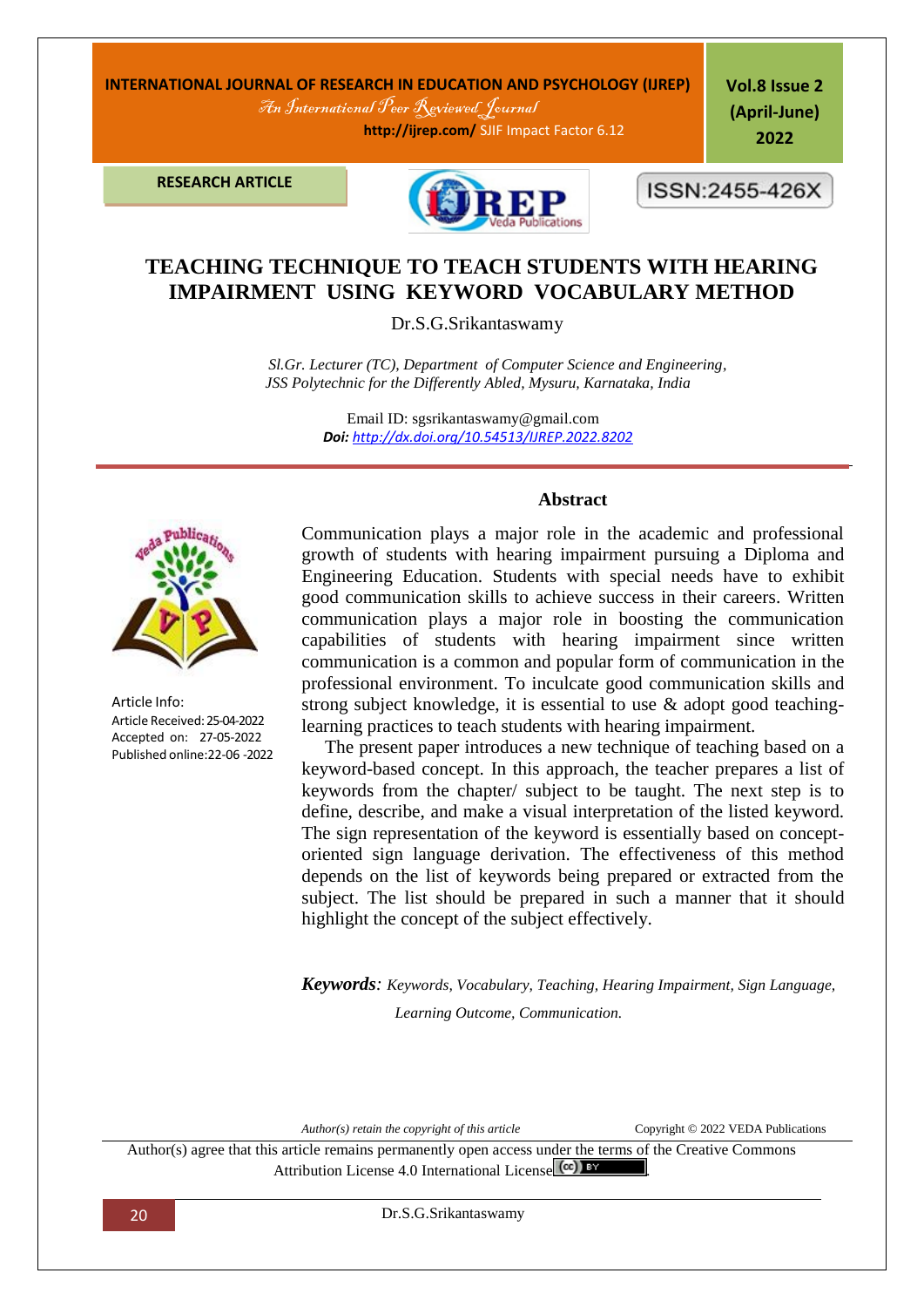**Vol.8 Issue 2 (April-June) 2022**

#### **Introduction**

The interpreters' role in the classroom included translating teacher speech, voicing student sign language, mediating communication between students with hearing impairment and their peers, and monitoring overall classroom behavior [1]. Learners with hearing impairment are a highly heterogeneous group who demonstrate varying levels of academic achievement and attainment [2]. Research Methods in sign language studies is a landmark work on sign language research, which spans the fields of linguistics, experimental and developmental psychology, brain research, and language assessment [3]. Sign language research is a multidisciplinary research area involving pattern recognition, computer vision, natural language processing, and psychology [4]. Educational research is a useful tool for effecting positive change through innovation. Discovering new ways to synthesize meaningful research findings and translating them to improved access and success for students with hearing impairment in higher education should be a priority [5]. As we better understand the cognitive foundation of learning by students with hearing impairment and the challenges presented by various educational settings. We will better able to match instructional methods and support services to students' strengths and needs. Only then can we provide them with full access to information in the classroom and optimal opportunities for lifelong learning [6].

Today approximately 65% of the school programs serving children with hearing impairment uses some kind of simultaneous communication which consists of both an oral and a manual component [7]. Sign language recognition is a very important area. This would be helpful in the teaching and communication of persons with hearing impairment [8].

We need to use innovative and effective teaching methods to teach students with hearing impairment to attain the desired learning outcomes. Students with hearing impairment are more enthusiastic about visual form of presentation techniques which includes PPT presentation, charts, model presentation, poster presentation, pictures, and animation, etc. But written communication is the most common form of communication being used among professionals in the Engineering and Technological fields. But the art of communication needs knowledge of the language, grammar, and subject knowledge. These qualities and attributes can be inculcated in students with hearing impairment by training them using a very effective technique that is being used by students with hard of hearing in their daily life for normal and common communication. This mode of communication is sign language. Sign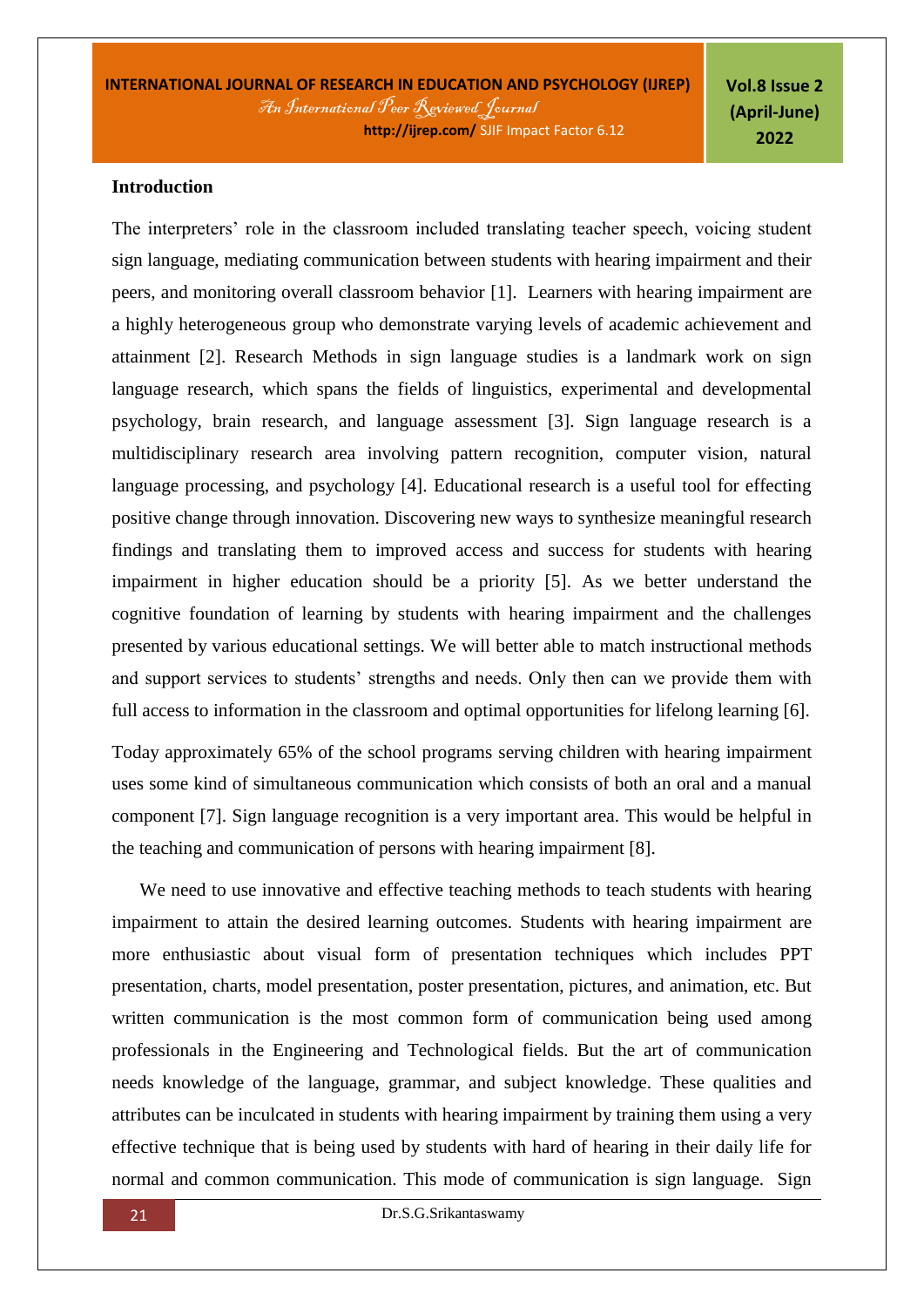language plays a major role in teaching students with hearing impairment. In signed English, we need to sign each word of the chapter being taught including articles, prepositions, verbs, and technical words which is a very time-consuming process. Signed English is very important for each student with hard of hearing and should have a strong base of signed English.

## **Teaching methods for teaching students with hearing impairment:**

The most common teaching techniques include the following:

- 1. Written communication
- 2. Use of Assistive technology
- 3. Visual presentation
- 4. Sign language
- 5. Lip-reading or speech reading and
- 6. Total Communication

### **Proposed Teaching Technique:**

Keyword Vocabulary based Teaching Technique for Students with Hearing Impairment :

A Teacher working in institutes working for Differently Abled at Diploma or Engineering needs to use innovative teaching techniques to teach engineering and technological subjects with a minimum period without needing to sign each word of the lesson being taught. The solution for this is a " keyword-based teaching technique". The proposed paper describes a new innovative method of teaching techniques for teaching students with Hearing Impairment pursuing a Diploma and Engineering Education.

### **Aim and objectives of the Research:**

The aim of the research is to investigate the viability and profitability of a technical sign repository for polytechnic and engineering students with hearing impairment.

The above aim shall be achieved through the realization of the following objectives:

To compile an essential list of technical vocabulary pertaining to the polytechnic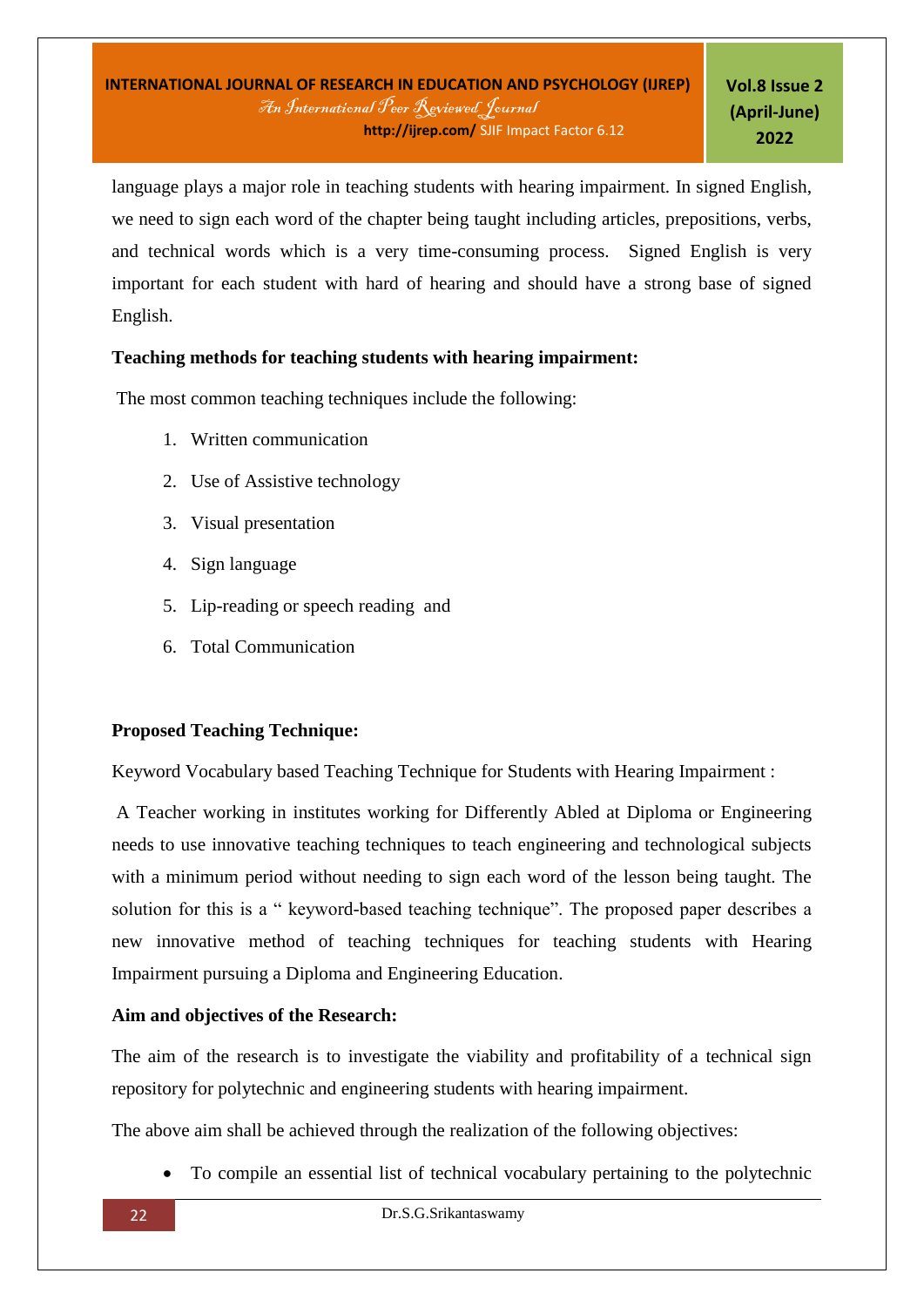courses of computer science, and electronics and communication engineering.

- To develop indigenous technical signs for the vocabulary and record them in the form of a video repository.
- To provide practical training in the signs to polytechnic students with hearing impairment.
- To assess students' competence in learning the technical signs
- To study the consequent influence of students' competence in technical signs on academic learning.
- To obtain student feedback on the practicability and utility of the technical signs developed in the project.

### **Scope of the Research:**

Successful completion of the research shall lead to:

- Streamlining technical instruction to students with hearing impairment in computer science, and electronics and communication engineering programs
- Enhancing academic learning and outcomes in these students.
- Further development of sign language repositories for diverse polytechnic programs will enhance the quality of technical education provided to persons with hearing impairment.

#### **Procedure**

The Research project was undertaken to develop a digital repository of manual signs for technical terms from the polytechnic and engineering course in computer science as a means of enhancing the efficiency of instruction to differently-abled youth with hearing impairment. The process of realizing the ultimate purpose was achieved through the manifestation of the following objectives –

(1) Identifying key technical terms related to the course in computer science and validating their essentiality by the faculty handling the course;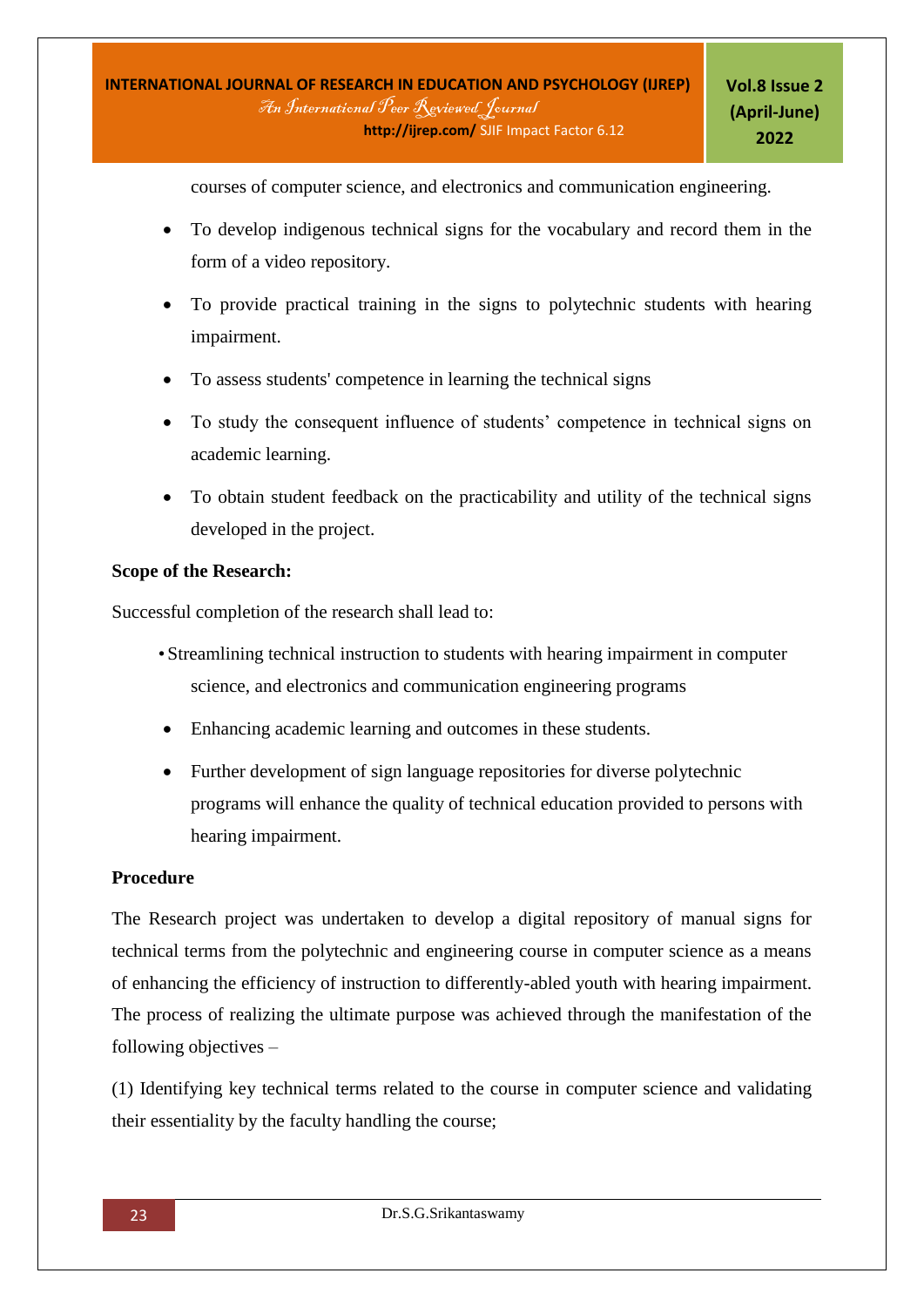(2) Developing manual signs for these terms and validating their clarity and handiness by sign language experts;

(3) Instructing polytechnic and engineering students with hearing impairment in these technical signs and determining success in learning.

(4) Ultimately studying the influence of the use of these technical signs in instruction on the learning outcomes in the polytechnic and engineering course in technical signs.

## **Proposed participants in the study**:

Two major groups of participants have been involved in the study.

- Students with hearing impairment in the computer science program, and
- Students with hearing impairment in electronics and communication engineering program

## **Materials and Tools Employed:**

• A video repository of essential technical signs to be employed in the instruction of computer science, and electronics and communication engineering courses handled by the research investigator.

- Schedule and criteria for testing the practical competence of students with hearing impairment in technical signs.
- Pro forma to collect details of pre and post-intervention academic performance of student-participants.
- Pro forma to collect qualitative feedback from student-participants about the experiment with technical signs.

### **Process of Research:**

- Phase I: Development of Materials and Tools
- •Compilation of essential technical vocabulary in computer science, and electronics and communication engineering courses handled by the project investigator and validation of the list by subject experts.
- Development of manual signs for the vocabulary and validation by sign language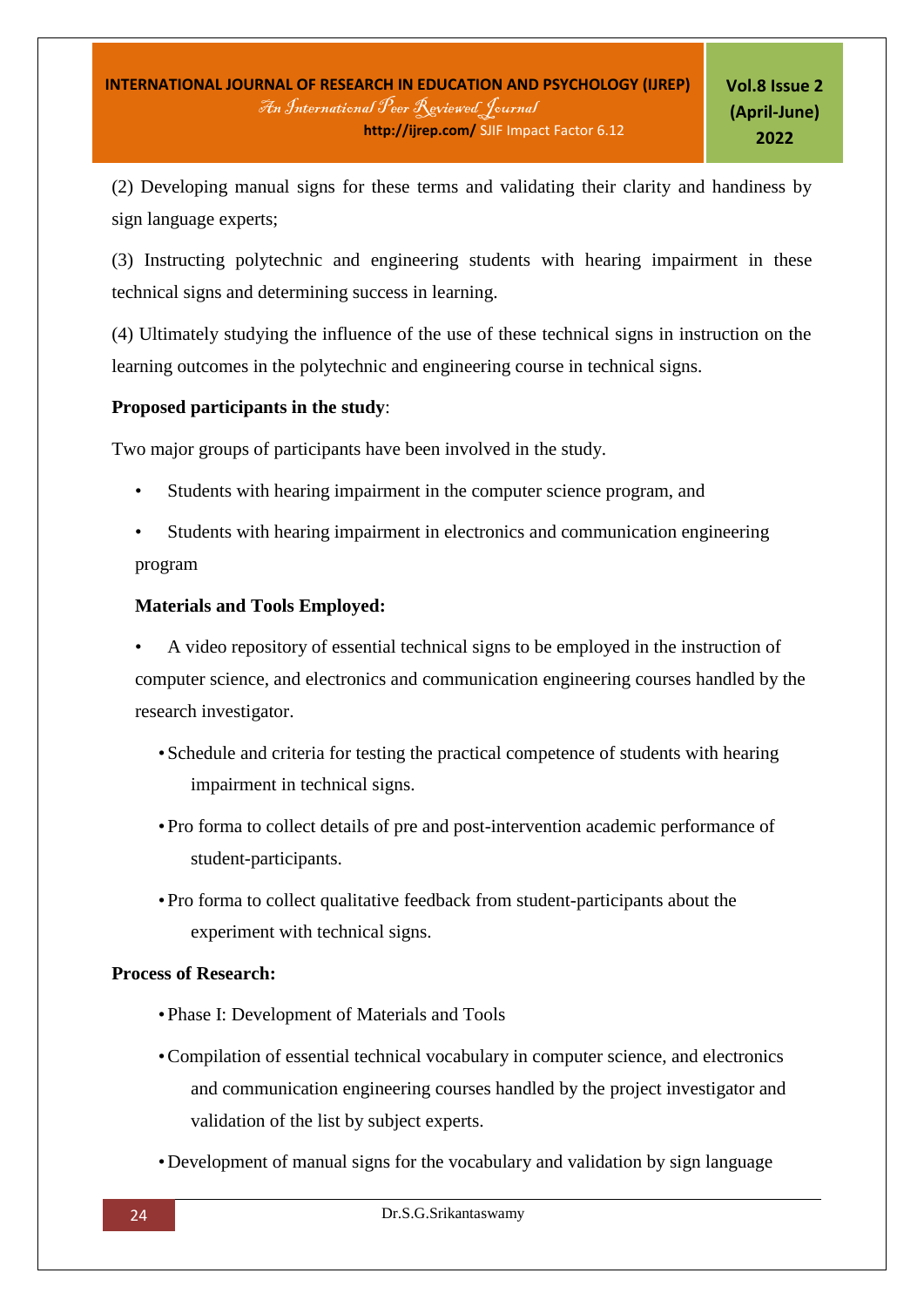experts.

- Development of pro forma to collect data on academic performance of studentparticipants, as well as qualitative feedback from them.
- Phase II: Experimentation with Developed Signs
- Pre-intervention academic performance from students of computer science and electronics and communication engineering courses handled by the research coordinator shall be collected.
- Students of computer science and electronics and communication engineering courses handled by the research coordinator shall be randomly assigned to control and experimental groups.
- Students of both control and experimental groups shall undergo regular instruction in the classroom.
- Students of the experimental group alone shall attend supplementary instruction using the technical signs developed in the project by the research coordinator.
- After a specified period for one unit of instruction, data has been collected with respect to Competence in sign language of student-participants in the experimental group.
- Academic performance of both the student-participants in control and experimental groups.
- After completion of data collected, keeping with ethical considerations of not denying any student-participant opportunity of any beneficial exposure or experience, student-participants in the control group shall also be exposed to training in the technical signs.
- Qualitative feedback about the usefulness of the technical signs has been collected from the student-participants in the experimental group.

#### **Result Analysis:**

We selected around 130 words in computer science belonging to various computer science domains.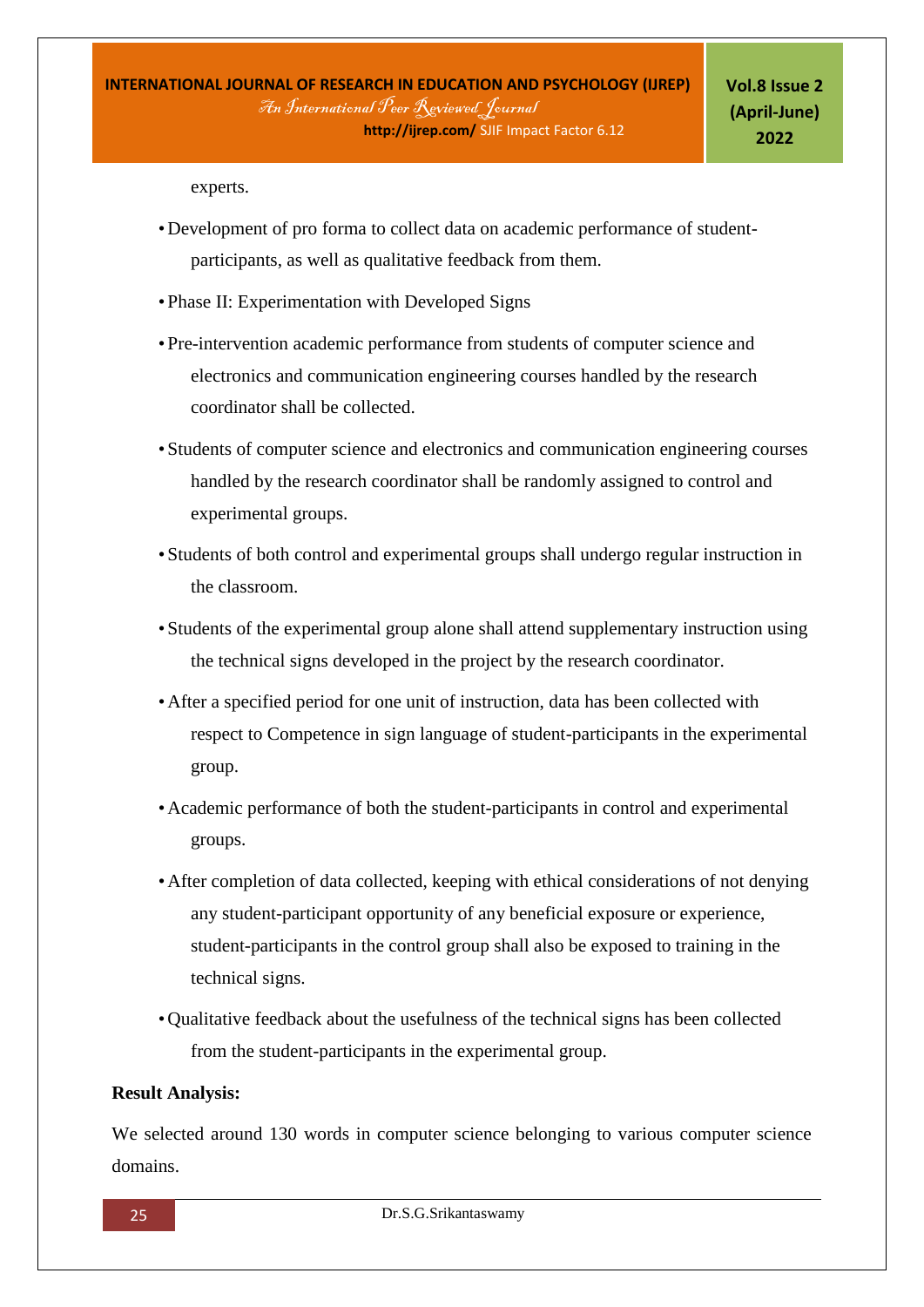## Step 1:

We took the expert feedback from Professors who have been involved in teaching computer science subjects for more than 20 years. They validated our vocabulary and gave feedback that the selected keyword is effective for teaching various computer topics.

Step 2:

We developed PPT including a definition for each keyword, Image, and Sign for the selected keyword based on the inputs and feedback from Academic experts dealing with Special Education, Sign language experts, Psychologists, and teaching faculty handling classes for students with hearing impairment. Based on our research on sign language, and feedback from senior students with hearing impairment, we prepared a Video CD for computer science vocabulary.

## Step 3:

The sign language being developed has been validated by the Sign Language Expert. Based on the feedback by the Expert, corrections have been incorporated and the final sign language repository was prepared.

## Step 4 :

Students with Hearing Impairment have been taught about the developed computer vocabulary. The understanding capability of the students about the sign language that was developed has been tested.

# Step 5:

Now the next stage involves the actual teaching process. The selected students have been taught computer science topics without using sign language or a plain teaching approach. Now the performance of the students about the subject has been tested by conducting a series of tests on the above topics and results were noted down.

The subjects were taught to the same group of students using the sign language that has been developed. The performance of the students was tested by conducting a series of tests on the above topics and the results were noted down.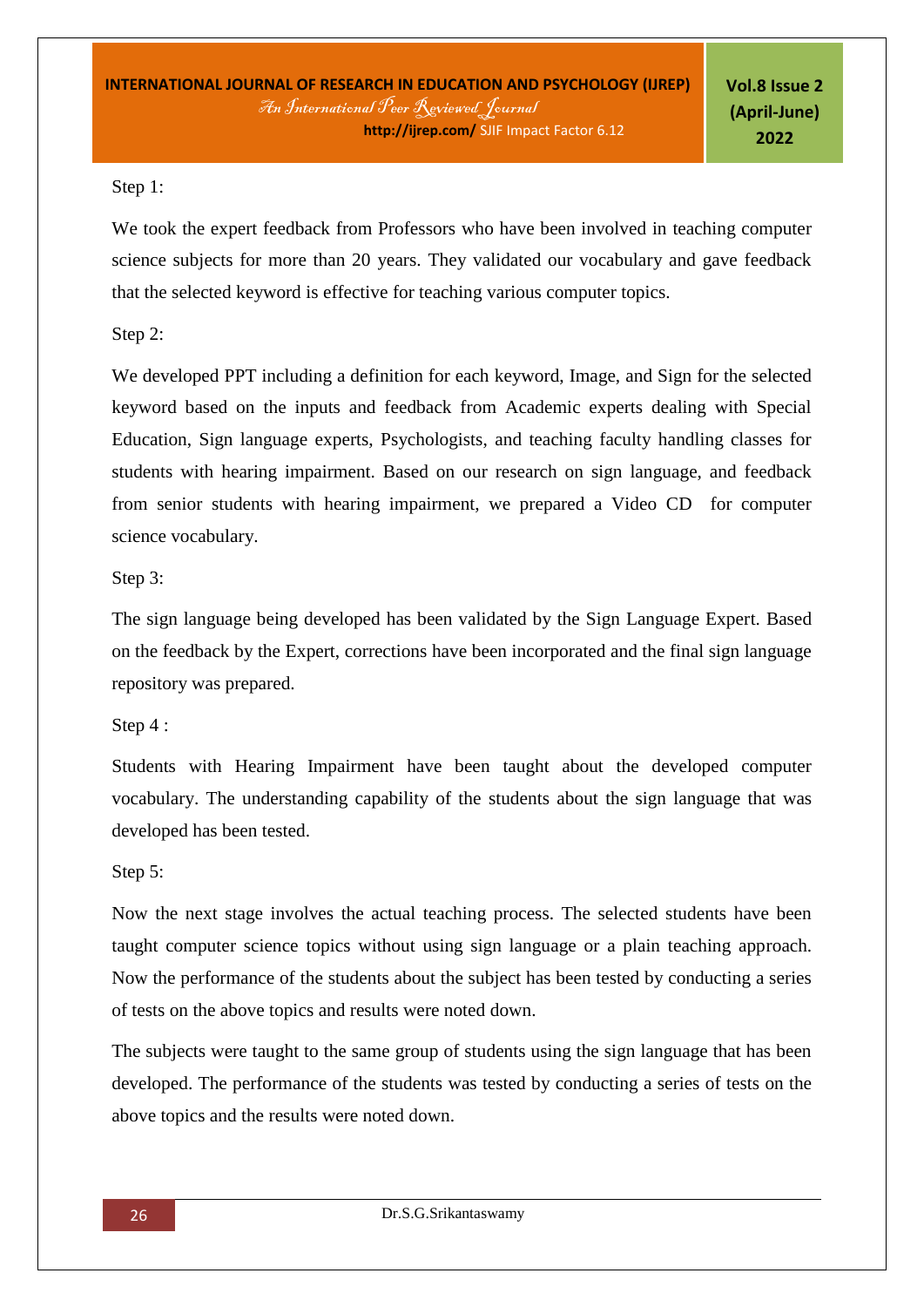The performance of the students was compared and the outcome shows that the learning outcome of the students has been increased significantly with the use of the new teaching method.

Thus the proposed research produced significant improvements in the learning outcomes of the student with hearing impairment.

The number of students with hearing impairment being considered for testing the effectiveness of the proposed teaching method is 30.

## **Topic taught: Fundamentals of computers**

**Method 1:** Plain teaching method / Normal mode of teaching

Performance analysis: Conducted an MCQ test for 100 marks

Result: The aggregate performance is 36 %.

**Method 2:** Keyword based vocabulary teaching method

Topic taught: Fundamentals of computers

List of keywords: 100

Performance analysis: Conducted an MCQ test for 100 marks.

Result: The aggregate performance is 78 %.

### **Impact Analysis:**

The keyword-based teaching technique has resulted in the enhancement of a 42 % increase in the academic performance of students with hearing impairment.

Table: Academic Improvement of Students with Hearing Impairment

| No of students | Performance in %<br>[Plain Teaching]<br>Method <sup>1</sup> | Performance in %<br>[Keyword]<br><b>Vocabulary-based</b><br><b>Teaching Method</b> ] | % increase in<br><b>Performance due to</b><br>the Proposed<br><b>Teaching Method</b> |
|----------------|-------------------------------------------------------------|--------------------------------------------------------------------------------------|--------------------------------------------------------------------------------------|
| 30             | 36                                                          | 78                                                                                   | 42                                                                                   |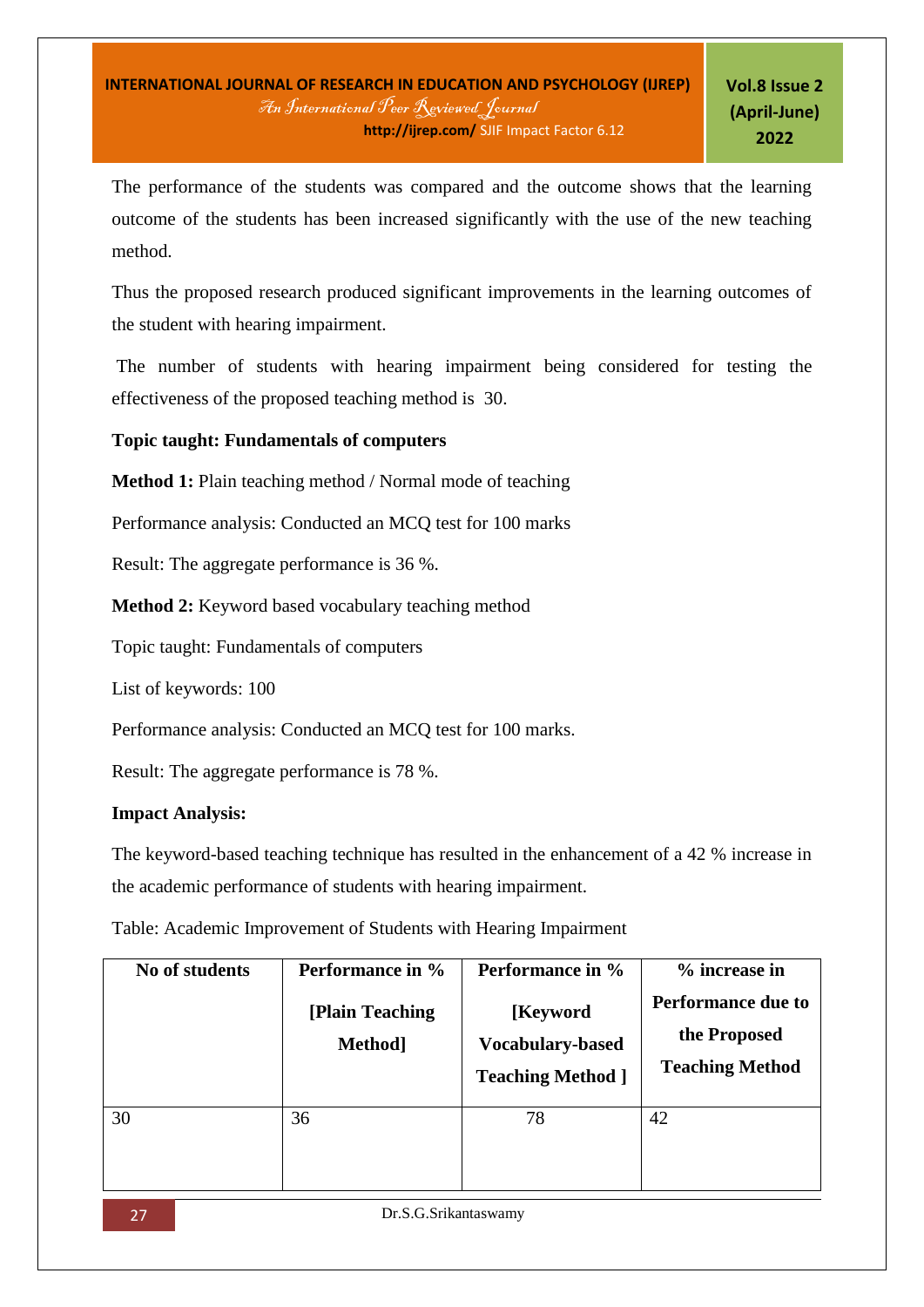#### **Conclusion**

It is not worth teaching students with hearing impairment with plain teaching methods, since they can not hear. They can't understand the contents delivered through the auditory approach. Hence we need a set of teaching methods preferably a visual approach through which we can effectively teach students with hearing impairment. The common visual teaching technique includes lip reading, sign language, cued speech, written communication, total communication, poster presentation, ppt presentation, etc. The proposed keyword-based teaching technique is one such visual method that can be used effectively to teach students with hearing impairment pursuing diploma and engineering education. Since the proposed method is helpful for enhancing learning outcomes, it can be considered one of the effective teaching methods for teaching students with hearing impairment. The effectiveness of the system depends on the listing of keywords and the development of the concept-oriented sign gesture for the listed keywords.

### **References**

- 1. Cawthon, Stephanie. (2001). Teaching Strategies in Inclusive Classrooms with Deaf Students. *Journal of deaf studies and deaf education*. 6. 212-25. 10.1093/deafed/6.3.212.
- 2. Crowe, K., Marschark, M., Dammeyer, J., & Lehane, C. (2017). Achievement, Language, and Technology Use Among College-Bound Deaf Learners. *Journal of deaf studies and deaf education, 22*(4), 393–401. <https://doi.org/10.1093/deafed/enx029>
- 3. Eleni Orfanidou, Benciewoll, Gavy Morgan, (2015). Wiley Blackwell , *Research method in sign language studies* : A practical guide, ).January 2015.
- 4. Ghotkar, Archana & Gajanan, K & Kharate, Gajanan. (2014). Study of Vision Based Hand Gesture Recognition Using Indian Sign Language. *International Journal on smart sensing and intelligent system.* 7. 10.21307/ijssis-2017-647.
- 5. Harry G.Lang, Higher education for Deaf Students : Research Priorities in the New Millennium. *The Journal of Deaf studies and Deaf education*, volume 7, Issue 4, October 2002, [pages 267-280. <https://doi.org/10.1093/deafed/7.4.267>
- 6. Marschark, M., Leigh, G., Sapere, P., Burnham, D., Convertino, C., Stinson, M., Knoors, H., Vervloed, M. P., & Noble, W. (2006). Benefits of sign language interpreting and text alternatives for deaf